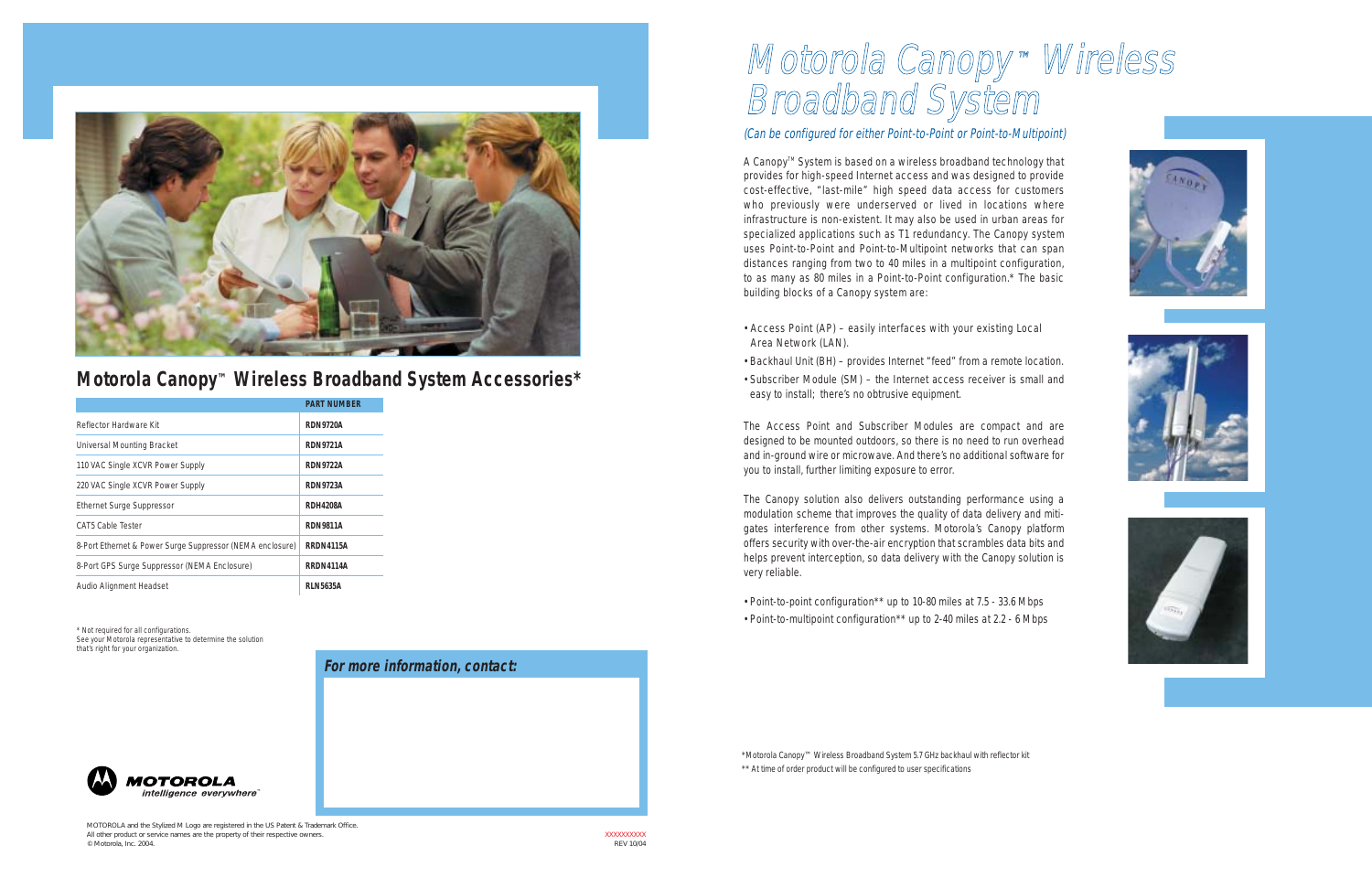## Motorola Canopy<sup>™</sup> Wireless Broadband System Specifications

|              | <b>PRODUCT</b>                                            | <b>Canopy Access Point</b>                                                                                                                                                                                                                                                                                                                                                                                                      | <b>Canopy Subscriber Module</b>                                                                                                                                                                                                                                                                                                                                                                                                 | <b>Canopy Backhaul Module</b>                                                                                                                                                                                                                                                                                                                                                                                                                                                                                                                                                                                                                                                                              |
|--------------|-----------------------------------------------------------|---------------------------------------------------------------------------------------------------------------------------------------------------------------------------------------------------------------------------------------------------------------------------------------------------------------------------------------------------------------------------------------------------------------------------------|---------------------------------------------------------------------------------------------------------------------------------------------------------------------------------------------------------------------------------------------------------------------------------------------------------------------------------------------------------------------------------------------------------------------------------|------------------------------------------------------------------------------------------------------------------------------------------------------------------------------------------------------------------------------------------------------------------------------------------------------------------------------------------------------------------------------------------------------------------------------------------------------------------------------------------------------------------------------------------------------------------------------------------------------------------------------------------------------------------------------------------------------------|
|              | <b>MOTOROLA PART#</b><br>$2.4$ GHZ                        | <b>HK1068A DES</b><br><b>HK1074A AES<sup>1</sup></b>                                                                                                                                                                                                                                                                                                                                                                            | <b>HK1067A DES</b><br><b>HK1073A AES<sup>1</sup></b>                                                                                                                                                                                                                                                                                                                                                                            | HK1069A DES 10 Mbps<br>HK1070A DES 10 Mbps with reflector kit<br>HK1071A DES 20 Mbps<br>HK1072A DES 20 Mbps, with reflector kit<br>HK1075A AES 10 Mbps<br>HK1076A AES 10 Mbps with reflector kit                                                                                                                                                                                                                                                                                                                                                                                                                                                                                                           |
|              | 5.2 GHZ                                                   | <b>HK1023A DES</b>                                                                                                                                                                                                                                                                                                                                                                                                              | <b>HK1022A DES</b>                                                                                                                                                                                                                                                                                                                                                                                                              | HK1035A DES 10 Mbps<br>HK1085A DES 10 Mbps Extended Range<br>Backhaul with reflector kit<br>HK1087A DES 20 Mbps Extended Range<br>Backhaul with reflector kit                                                                                                                                                                                                                                                                                                                                                                                                                                                                                                                                              |
|              |                                                           | <b>HK1060A AES<sup>1</sup></b>                                                                                                                                                                                                                                                                                                                                                                                                  | <b>HK1059A AES<sup>1</sup></b>                                                                                                                                                                                                                                                                                                                                                                                                  | HK1061A AES 10 Mbps <sup>1</sup><br>HK1086A AES 10 Mbps Extended Range <sup>1</sup><br>Backhaul with reflector kit                                                                                                                                                                                                                                                                                                                                                                                                                                                                                                                                                                                         |
|              | 5.7 GHZ                                                   | <b>HK1025A DES</b><br><b>HK1064A AES<sup>1</sup></b>                                                                                                                                                                                                                                                                                                                                                                            | <b>HK1024A DES</b><br>HK1028A DES with reflector kit<br><b>HK1063A AES<sup>1</sup></b>                                                                                                                                                                                                                                                                                                                                          | HK1026A DES 10 Mbps with reflector kit<br>HK1036A DES 20 Mbps with reflector kit<br>HK1065A AES 10 Mbps with reflector kit1                                                                                                                                                                                                                                                                                                                                                                                                                                                                                                                                                                                |
|              | <b>900 MHZ</b>                                            | <b>HK1105*</b> DES<br><b>HK1106* AES</b><br>HK1107** DES<br><b>HK1108* AES</b>                                                                                                                                                                                                                                                                                                                                                  | HK1102* AES<br><b>HK1101* DES</b><br>HK1104** AES<br>HK1103** DES                                                                                                                                                                                                                                                                                                                                                               | RDH4378A* DES 45 Mbps<br>RDH4393A** DES 45 Mbps                                                                                                                                                                                                                                                                                                                                                                                                                                                                                                                                                                                                                                                            |
|              | <b>OVER THE AIR DATA RATE</b>                             | 10 Mbps at 2.4, 5.2, 5.7 GHz; NA @ 900 MHz                                                                                                                                                                                                                                                                                                                                                                                      | 10 Mbps at 2.4, 5.2, 5.7 GHz; NA @ 900 MHz                                                                                                                                                                                                                                                                                                                                                                                      | 10, 20 or 45 Mbps                                                                                                                                                                                                                                                                                                                                                                                                                                                                                                                                                                                                                                                                                          |
| <b>RANGE</b> | <b>AGGREGATE THROUGHPUT</b>                               | 6 Mbps at 2.4, 5.2, 5.7 GHz; 2.2 Mbps @ 900 MHz                                                                                                                                                                                                                                                                                                                                                                                 | 4 Mbps at 2.4, 5.2, 5.7 GHz; 2.2 Mbps @ 900 MHz                                                                                                                                                                                                                                                                                                                                                                                 | 7.5, 14, 27, or 33.6 Mbps                                                                                                                                                                                                                                                                                                                                                                                                                                                                                                                                                                                                                                                                                  |
|              |                                                           | • Up to 40 miles (64.4 km) at 900 MHz, with<br>integrated antenna, clear line of site<br>• Up to 15 miles (24 km) at 2.4 GHz, with<br>passive reflector on the Subscriber<br>Module side<br>• Up to 10 miles (16 km) at 5.7 GHz, with<br>passive reflector on the Subscriber<br>Module side<br>• Up to 5 miles (8 km) at 2.4 GHz, with<br>integrated antenna<br>• Up to 2 miles (3.2 km) at 5.2 GHz, with<br>integrated antenna | • Up to 40 miles (64.4 km) at 900 MHz, with<br>integrated antenna, clear line of site<br>• Up to 15 miles (24 km) at 2.4 GHz, with<br>passive reflector on the Subscriber<br>Module side<br>• Up to 10 miles (16 km) at 5.7 GHz, with<br>passive reflector on the Subscriber<br>Module side<br>• Up to 5 miles (8 km) at 2.4 GHz, with<br>integrated antenna<br>• Up to 2 miles (3.2 km) at 5.2 GHz, with<br>integrated antenna | • Up to 80 miles (128.8 km) at 5.7 GHz at 27<br>Mbps, clear line of site<br>• Up to 40 miles (64.4 km) at 5.7 GHz at 33.6<br>Mbps, clear line of site<br>• Up to 35 miles (56 km), at 2.4 GHz/ 5.7GHz,<br>at 10/20 Mbps, with passive reflector on<br>both sides<br>• Up to 10 miles (16 km) at 5.2 GHz/10 Mbps,<br>with passive reflector on both sides<br>• Up to 5 miles (8 km) at 2.4 GHz/10 Mbps or<br>5.2 GHz/20 Mbps, with integrated antenna<br>• Up to 3 miles (4.8 km) at 2.4 GHz/ 20 Mbps<br>with integrated antenna<br>• Up to 2 miles (3.2 km) at 5.2 GHz/5.7 GHz<br>at 10 Mbps, with integrated antenna<br>• Up to 1 mile (1.6 km) at 5.2 GHz/5.7 GHz<br>at 20 Mbps, with integrated antenna |
|              | <b>FREQUENCY</b>                                          |                                                                                                                                                                                                                                                                                                                                                                                                                                 |                                                                                                                                                                                                                                                                                                                                                                                                                                 |                                                                                                                                                                                                                                                                                                                                                                                                                                                                                                                                                                                                                                                                                                            |
|              | <b>ACCESS METHOD</b>                                      | Available in 2.4, 5.2, 5.7 GHz or 900 MHz                                                                                                                                                                                                                                                                                                                                                                                       | Available in 2.4, 5.2, 5.7 GHz or 900 MHz                                                                                                                                                                                                                                                                                                                                                                                       | Available in 2.4 GHz or 5.2 GHz or 5.7 GHz                                                                                                                                                                                                                                                                                                                                                                                                                                                                                                                                                                                                                                                                 |
|              | <b>INTERFACE</b>                                          | Time Division Duplex (TDD)<br>Time Division Multiple Access (TDMA)                                                                                                                                                                                                                                                                                                                                                              | Time Division Duplex (TDD)<br>Time Division Multiple Access (TDMA)                                                                                                                                                                                                                                                                                                                                                              | Time Division Duplex (TDD)                                                                                                                                                                                                                                                                                                                                                                                                                                                                                                                                                                                                                                                                                 |
|              | <b>SOFTWARE UPGRADE PATH</b><br><b>NETWORK MANAGEMENT</b> | 10/100 BaseT, half/full duplex - Rate auto<br>negotiated (802.3 compliant)                                                                                                                                                                                                                                                                                                                                                      | 10/100 BaseT, half/full duplex - Rate auto<br>negotiated (802.3 compliant)                                                                                                                                                                                                                                                                                                                                                      | 10/100 BaseT, half/full duplex - Rate auto<br>negotiated (802.3 compliant)                                                                                                                                                                                                                                                                                                                                                                                                                                                                                                                                                                                                                                 |
|              | POWER SUPPLY                                              | Remotely downloaded into FLASH via RF link<br>HTTP, TELNET, FTP, SNMP                                                                                                                                                                                                                                                                                                                                                           | Remotely downloaded into FLASH via RF link<br>HTTP, TELNET, FTP, SNMP                                                                                                                                                                                                                                                                                                                                                           | Remotely downloaded into FLASH via RF link<br>HTTP, TELNET, FTP, SNMP                                                                                                                                                                                                                                                                                                                                                                                                                                                                                                                                                                                                                                      |
|              | <b>AC POWER</b><br>DC POWER (TO UNIT)                     | n/a                                                                                                                                                                                                                                                                                                                                                                                                                             | n/a                                                                                                                                                                                                                                                                                                                                                                                                                             | n/a                                                                                                                                                                                                                                                                                                                                                                                                                                                                                                                                                                                                                                                                                                        |
|              | <b>POWER CONNECTOR</b>                                    | 0.30 Amp @ 24 VDC (7.2 watts) typical, 8.4<br>Watts max.                                                                                                                                                                                                                                                                                                                                                                        | 0.30 Amp @ 24 VDC (7.2 watts) typical                                                                                                                                                                                                                                                                                                                                                                                           | 0.30 Amp $@$ 24 VDC (7.2 watts) typical,<br>8.4 Watts max.                                                                                                                                                                                                                                                                                                                                                                                                                                                                                                                                                                                                                                                 |
|              | <b>ENVIRONMENTAL</b>                                      | n/a                                                                                                                                                                                                                                                                                                                                                                                                                             | n/a                                                                                                                                                                                                                                                                                                                                                                                                                             | n/a                                                                                                                                                                                                                                                                                                                                                                                                                                                                                                                                                                                                                                                                                                        |
|              | <b>WIND SURVIVAL</b><br><b>OPERATING TEMPERATURE</b>      | 190 km/hr (118 mph)                                                                                                                                                                                                                                                                                                                                                                                                             | 190 km/hr (118 mph)                                                                                                                                                                                                                                                                                                                                                                                                             | 190 km/hr (118 mph)                                                                                                                                                                                                                                                                                                                                                                                                                                                                                                                                                                                                                                                                                        |
|              | <b>PHYSICAL SPECIFICATIONS</b>                            | -40°C to +55°C (-40°F to +131°F)                                                                                                                                                                                                                                                                                                                                                                                                | -40°C to +55°C (-40°F to +131°F)                                                                                                                                                                                                                                                                                                                                                                                                | -40°C to +55°C (-40°F to +131°F)                                                                                                                                                                                                                                                                                                                                                                                                                                                                                                                                                                                                                                                                           |
|              | <b>WEIGHT</b><br>DIMENSIONS (H X W X L)                   | 0.45 kg (1 lb.)                                                                                                                                                                                                                                                                                                                                                                                                                 | 0.45 kg (1 lb.)                                                                                                                                                                                                                                                                                                                                                                                                                 | Canopy Backhaul Module with Passive<br>Reflector 3 kg (6.5 lbs.)                                                                                                                                                                                                                                                                                                                                                                                                                                                                                                                                                                                                                                           |
|              | <b>SHIPS WITH</b>                                         | 29.9 cm x 8.6 cm x 8.6 cm                                                                                                                                                                                                                                                                                                                                                                                                       | 29.9 cm x 8.6 cm x 8.6 cm                                                                                                                                                                                                                                                                                                                                                                                                       | 29.9 cm x 8.6 cm x 8.6 cm                                                                                                                                                                                                                                                                                                                                                                                                                                                                                                                                                                                                                                                                                  |
|              | <b>SECURITY</b>                                           | $(11.75" \times 3.4" \times 3.4")$<br>Power supply <sup>2</sup>                                                                                                                                                                                                                                                                                                                                                                 | $(11.75" \times 3.4" \times 3.4")$<br>Power supply <sup>2</sup>                                                                                                                                                                                                                                                                                                                                                                 | (11.75" x 3.4" x 3.4") without reflector<br>Power supply <sup>2</sup>                                                                                                                                                                                                                                                                                                                                                                                                                                                                                                                                                                                                                                      |
|              |                                                           | Available in DES or AES <sup>1</sup>                                                                                                                                                                                                                                                                                                                                                                                            | Available in DES or AES <sup>1</sup>                                                                                                                                                                                                                                                                                                                                                                                            | Available in DES or AES <sup>1</sup>                                                                                                                                                                                                                                                                                                                                                                                                                                                                                                                                                                                                                                                                       |
|              | <b>COMPLIANCE</b>                                         | See part numbers listed above<br><b>UL Approved</b><br>FCC IDs:<br>2.4 GHz ABZ89FC5808, 5.2 GHz ABZ89FC3789<br>5.7 GHz ABZ89FC5804, 900 MHz ABZ89FC5809<br><b>Industry Canada Certification Numbers:</b><br>2.4 GHz 109W-2400, 5.2 GHz 109W-5200<br>5.7 GHz 109W-5700, 900 MHz 109W-9000                                                                                                                                        | See part numbers listed above<br><b>UL Approved</b><br>FCC IDs:<br>2.4 GHz ABZ89FC5808, 5.2 GHz ABZ89FC3789<br>5.7 GHz ABZ89FC5804, 900 MHz ABZ89FC5809<br><b>Industry Canada Certification Numbers:</b><br>2.4 GHz 109W-2400, 5.2 GHz 109W-5200<br>5.7 GHz 109W-5700, 900 MHz 109W-9000                                                                                                                                        | See part numbers listed above<br><b>UL Approved</b><br>FCC IDs:<br>2.4 GHz ABZ89FC5808, 5.2 GHz<br>ABZ89FC3789, Extended Range Backhaul<br>ABZ89FC5807, 5.7 GHz ABZ89FC5804<br><b>Industry Canada Certification Numbers:</b><br>2.4 GHz 109W-2400, 5.2 GHz 109W-5200<br>Extended Range Backhaul 109W-5210,<br>5.7 GHz 109W-5700                                                                                                                                                                                                                                                                                                                                                                            |
|              |                                                           |                                                                                                                                                                                                                                                                                                                                                                                                                                 |                                                                                                                                                                                                                                                                                                                                                                                                                                 |                                                                                                                                                                                                                                                                                                                                                                                                                                                                                                                                                                                                                                                                                                            |

\* Ships standard with integrated antenna. \*\* Available with optional connectorized antenna. <sup>1</sup> All components in the Motorola Canopy System must be AES compatible. <sup>2</sup> Other components may be required, depending upon application and/or system configuration.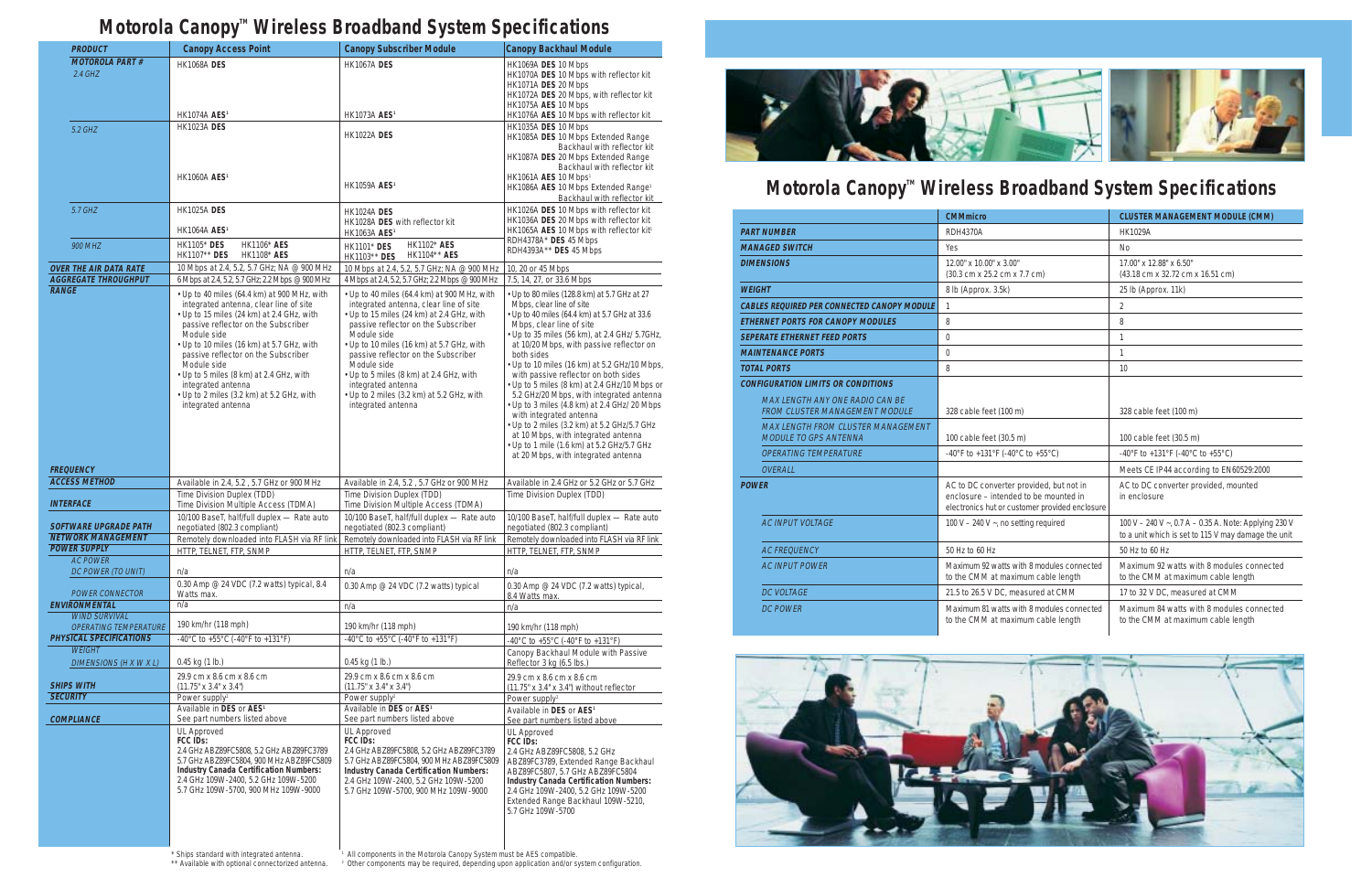

## Motorola Canopy<sup>™</sup> Wireless Broadband System Specifications

|                                                                                 | <b>CMMmicro</b>                                                                                                                    | <b>CLUSTER MANAGEMENT MODULE (CMM)</b>                                                                       |
|---------------------------------------------------------------------------------|------------------------------------------------------------------------------------------------------------------------------------|--------------------------------------------------------------------------------------------------------------|
| <b>PART NUMBER</b>                                                              | <b>RDH4370A</b>                                                                                                                    | <b>HK1029A</b>                                                                                               |
| <b>MANAGED SWITCH</b>                                                           | Yes                                                                                                                                | <b>No</b>                                                                                                    |
| <b>DIMENSIONS</b>                                                               | 12.00" x 10.00" x 3.00"<br>(30.3 cm x 25.2 cm x 7.7 cm)                                                                            | 17.00" x 12.88" x 6.50"<br>(43.18 cm x 32.72 cm x 16.51 cm)                                                  |
| <b>WEIGHT</b>                                                                   | 8 lb (Approx. 3.5k)                                                                                                                | 25 lb (Approx. 11k)                                                                                          |
| <b>CABLES REQUIRED PER CONNECTED CANOPY MODULE</b>                              |                                                                                                                                    | $\overline{2}$                                                                                               |
| <b>ETHERNET PORTS FOR CANOPY MODULES</b>                                        | 8                                                                                                                                  | 8                                                                                                            |
| <b>SEPERATE ETHERNET FEED PORTS</b>                                             | $\theta$                                                                                                                           | $\mathbf{1}$                                                                                                 |
| <b>MAINTENANCE PORTS</b>                                                        | $\theta$                                                                                                                           | $\mathbf{1}$                                                                                                 |
| <b>TOTAL PORTS</b>                                                              | 8                                                                                                                                  | 10                                                                                                           |
| <b>CONFIGURATION LIMITS OR CONDITIONS</b>                                       |                                                                                                                                    |                                                                                                              |
| <b>MAX LENGTH ANY ONE RADIO CAN BE</b><br><b>FROM CLUSTER MANAGEMENT MODULE</b> | 328 cable feet (100 m)                                                                                                             | 328 cable feet (100 m)                                                                                       |
| <b>MAX LENGTH FROM CLUSTER MANAGEMENT</b><br><b>MODULE TO GPS ANTENNA</b>       | 100 cable feet (30.5 m)                                                                                                            | 100 cable feet (30.5 m)                                                                                      |
| <b>OPERATING TEMPERATURE</b>                                                    | -40°F to +131°F (-40°C to +55°C)                                                                                                   | -40°F to +131°F (-40°C to +55°C)                                                                             |
| OVERALL                                                                         |                                                                                                                                    | Meets CE IP44 according to EN60529:2000                                                                      |
| <b>POWER</b>                                                                    | AC to DC converter provided, but not in<br>enclosure – intended to be mounted in<br>electronics hut or customer provided enclosure | AC to DC converter provided, mounted<br>in enclosure                                                         |
| <b>AC INPUT VOLTAGE</b>                                                         | 100 V – 240 V $\sim$ , no setting required                                                                                         | 100 V - 240 V ~, 0.7 A - 0.35 A. Note: Applying 230 V<br>to a unit which is set to 115 V may damage the unit |
| <b>AC FREOUENCY</b>                                                             | 50 Hz to 60 Hz                                                                                                                     | 50 Hz to 60 Hz                                                                                               |
| <b>AC INPUT POWER</b>                                                           | Maximum 92 watts with 8 modules connected<br>to the CMM at maximum cable length                                                    | Maximum 92 watts with 8 modules connected<br>to the CMM at maximum cable length                              |
| <b>DC VOLTAGE</b>                                                               | 21.5 to 26.5 V DC, measured at CMM                                                                                                 | 17 to 32 V DC, measured at CMM                                                                               |
| <b>DC POWER</b>                                                                 | Maximum 81 watts with 8 modules connected<br>to the CMM at maximum cable length                                                    | Maximum 84 watts with 8 modules connected<br>to the CMM at maximum cable length                              |